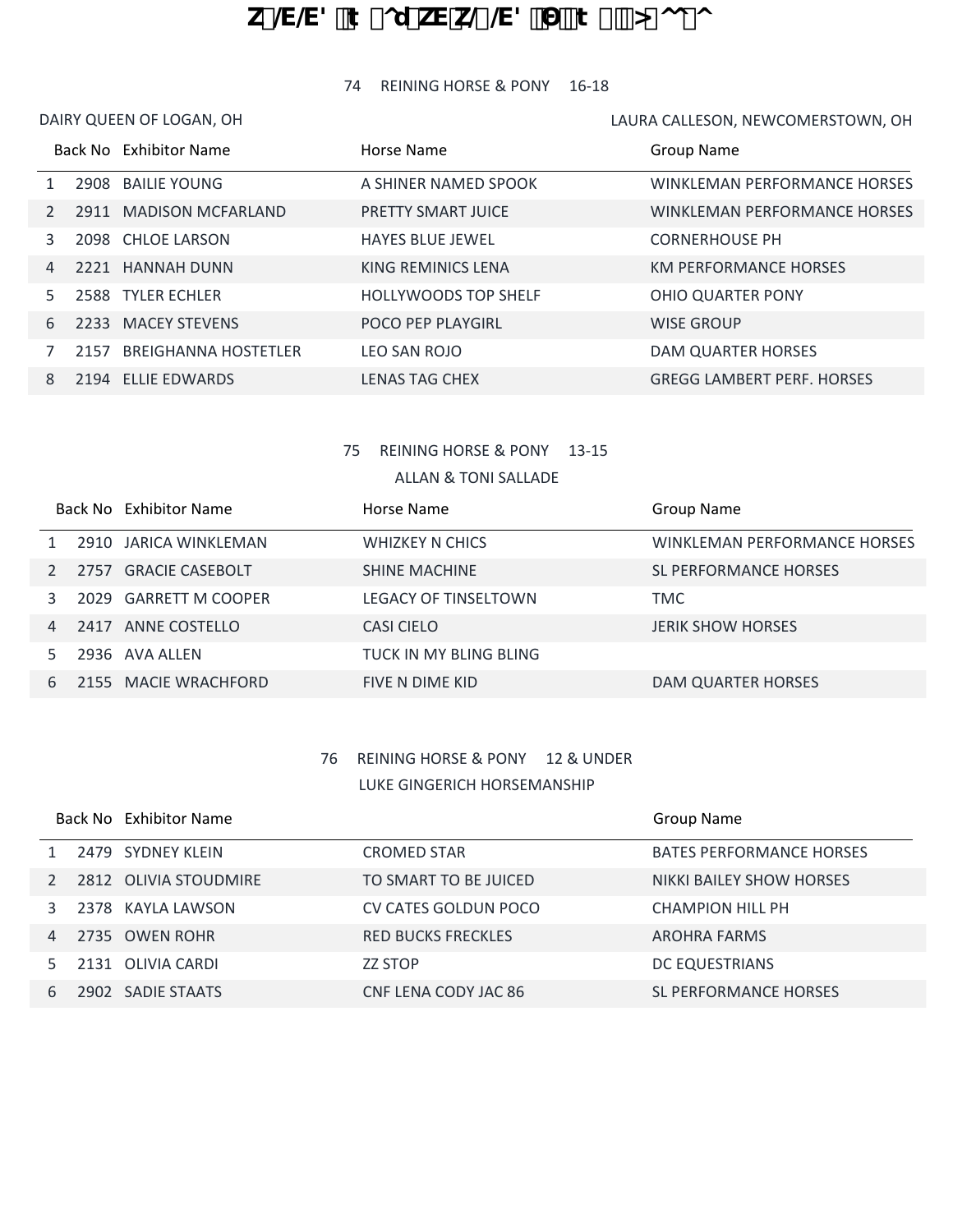### *WESTERN RIDING HORSE & PONY* MENTOR MITSUBISHI - KI'

|                |      | Back No Exhibitor Name  |                              | <b>Group Name</b>            |
|----------------|------|-------------------------|------------------------------|------------------------------|
| 1              |      | 2278 ALANA BACHER       | CHOCOLATE IN PRIVATE         | <b>BLUE RIBBON FARMS</b>     |
| $\overline{2}$ |      | 2226 KYLEE WILLIAMS     | <b>CALL ME THE FIREMAN</b>   | L C KIDS                     |
| $\mathbf{3}$   |      | 2221 HANNAH DUNN        | KING REMINICS LENA           | <b>KM PERFORMANCE HORSES</b> |
| 4              |      | 2588 TYLER ECHLER       | <b>HOLLYWOODS TOP SHELF</b>  | OHIO QUARTER PONY            |
| 5              |      | 2901 HANNAH HERSHNER    | IM SO FAMOUS                 | <b>DEBBIE ARNOLD</b>         |
| 6              |      | 2905 PEYTON DERR        | <b>CNF SMART LENA JAC 86</b> | <b>SL PERFORMANCE HORSES</b> |
| 7              | 2634 | <b>LINDSEY MERICSKO</b> | <b>CNF HOLLYS LENA CODY</b>  | <b>GOLDEN DAWN EQUINE</b>    |
| 8              |      | 2836 CLAIRE ENSIGN      | <b>CERTAIN HEZ GOOD</b>      | <b>TOTALLY T FARM</b>        |

**""WESTERN RIDING HORSE & PONY""** 

MH EQUIPMENT͕PEORIA, IL

|    | Back No Exhibitor Name | Horse Name              | <b>Group Name</b>                 |
|----|------------------------|-------------------------|-----------------------------------|
|    | 2012 EMILY WETTERAU    | <b>VESTED SHEIK</b>     | <b>MARCIAK PERFORMANCE HORSES</b> |
|    | 2665 SHELBY DALE       | MR SLO MO AMEGIO        | <b>KM PERFORMANCE HORSES</b>      |
|    | 2274 ALEXANDRA DIXON   | <b>FOXS DOCTOR EVIL</b> | <b>MARCIAK PERFORMANCE HORSES</b> |
| 4  | 2323 SARAH CARPENTER   | <b>ONE MODERN ASSET</b> | <b>SNS SHOW HORSES</b>            |
| 5. | 2757 GRACIE CASEBOLT   | <b>SHINE MACHINE</b>    | SL PERFORMANCE HORSES             |
| 6  | 2664 ABBEY ZAWISZA     | KM VESTED IN BO         | <b>KM PERFORMANCE HORSES</b>      |
|    | 2439 DIANA SHALF       | SPOT ON DOOLITTLE       | CNPH-GHPA                         |
| 8  | 2155 MACIE WRACHFORD   | FIVE N DIME KID         | DAM QUARTER HORSES                |

**WESTERN RIDING HORSE & PONY** (1) - K SHELBY & DENISE LOZ-

|  | Back No Exhibitor Name | V                           | Group Name                 |
|--|------------------------|-----------------------------|----------------------------|
|  | 2348 A. J. MAHONEY     | LITTLE BIT OF RODDER        | MULFORD PERFORMANCE HORSES |
|  | 2062 HAILEY SMITH      | <b>BRIGHT SEEKER BARS</b>   | <b>FABUS FARMS</b>         |
|  | 2131 OLIVIA CARDI      | <b>ZZ STOP</b>              | DC EQUESTRIANS             |
|  | 2617 LEXIE LALONE      | <b>HANG OVER</b>            |                            |
|  | 2349 A. J. MAHONEY     | <b>BLACK DYNAMIC RODDER</b> | MULFORD PERFORMANCE HORSES |